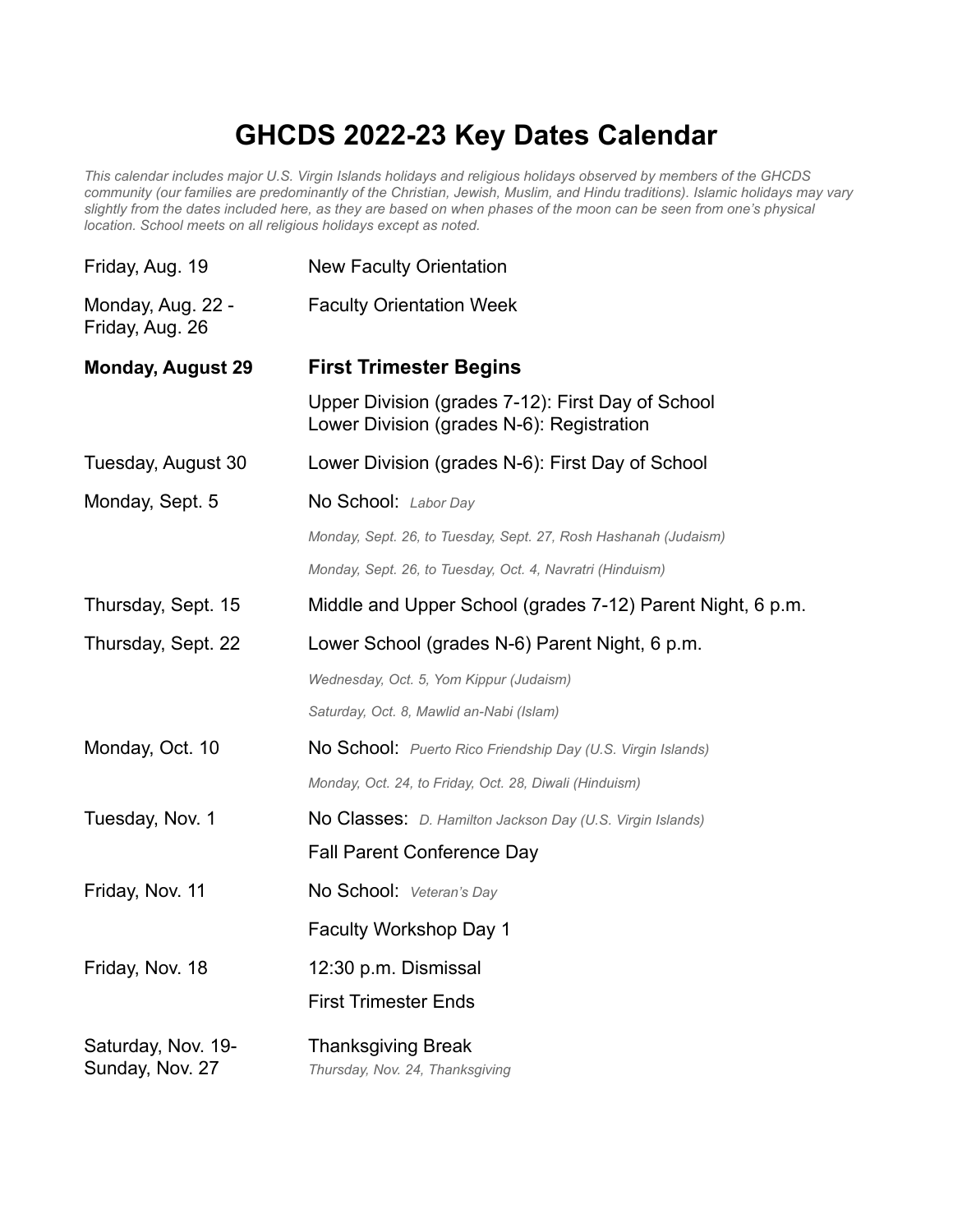| Monday, Nov. 28                         | <b>Second Trimester Begins</b>                                                                                                                                                                                       |
|-----------------------------------------|----------------------------------------------------------------------------------------------------------------------------------------------------------------------------------------------------------------------|
| Friday, Dec. 16                         | 12:30 p.m. Dismissal                                                                                                                                                                                                 |
| Saturday, Dec. 17-<br>Sunday, Jan. 8    | <b>Winter Break</b><br>Monday, Dec. 19 to Monday, Dec. 26, Hanukkah (Judaism)<br>Sunday, Dec. 25, Christmas<br>Sunday, Jan. 1, New Year's Day<br>Friday, Jan. 6, Three Kings Day (Christianity; U.S. Virgin Islands) |
| Monday, Jan. 9                          | <b>School Resumes</b>                                                                                                                                                                                                |
| Monday, Jan. 16                         | No School: Dr. Martin Luther King Jr. Day                                                                                                                                                                            |
| Friday, Feb. 3                          | No Classes                                                                                                                                                                                                           |
|                                         | Winter Parent Conference Day                                                                                                                                                                                         |
| Friday, Feb. 17                         | No School: Faculty Workshop Day 2                                                                                                                                                                                    |
| Monday, Feb. 20                         | No School: Presidents' Day                                                                                                                                                                                           |
|                                         | Wednesday, Feb. 22, Ash Wednesday (Christianity)                                                                                                                                                                     |
|                                         | Tuesday, March 7, to Wednesday, March 8, Holi (Hinduism)                                                                                                                                                             |
| Friday, March 10                        | 12:30 p.m. Dismissal                                                                                                                                                                                                 |
|                                         | <b>Second Trimester Ends</b>                                                                                                                                                                                         |
| Saturday, March 11-<br>Sunday, March 19 | <b>Spring Break</b>                                                                                                                                                                                                  |